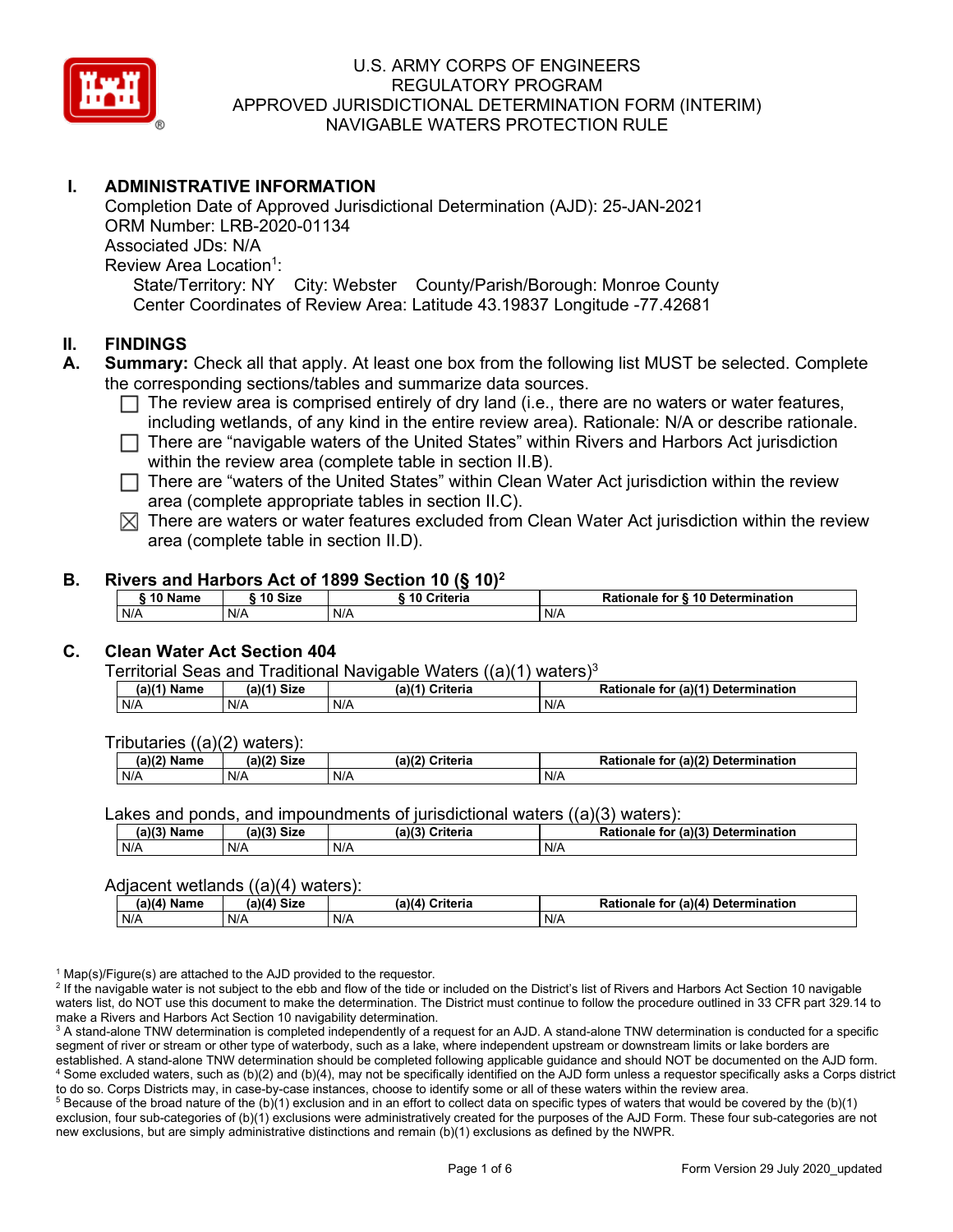

# **D. Excluded Waters or Features**

Excluded waters  $((b)(1) - (b)(12))^4$ :

| <b>Exclusion Name</b> | <b>Exclusion Size</b> | Exclusion <sup>5</sup>      | <b>Rationale for Exclusion Determination</b>                   |
|-----------------------|-----------------------|-----------------------------|----------------------------------------------------------------|
| Wetland A             | $0.33$ acres          | (b)(1) Non-adjacent wetland | Wetland A is a 0.33 acre PFO flat wetland, located in          |
|                       |                       |                             | the northwestern part of the property, with no                 |
|                       |                       |                             | connection to an a(1)-a(3) water. The wetland                  |
|                       |                       |                             | potentially extends west off the property. However,            |
|                       |                       |                             | based on review of aerial photography, the                     |
|                       |                       |                             | investigation site is bordered by a house with                 |
|                       |                       |                             | maintained lawn on the east, with no signs of wetland          |
|                       |                       |                             | continuation. Wetland A is located over 1,400 feet             |
|                       |                       |                             | northwest of an a(1)-a(3) water (unnamed tributary to          |
|                       |                       |                             | Fourmile Creek). The wetland is separated by farmland          |
|                       |                       |                             | from the $a(1)$ - $a(3)$ water. Based upon the soil            |
|                       |                       |                             | classification in the USDA Web Soil Survey, the                |
|                       |                       |                             | wetland has a nearly zero percent chance of flooding in        |
|                       |                       |                             | any year. Review of the historical aerials did not show        |
|                       |                       |                             | any inundation throughout the year by an a(1)-a(3)             |
|                       |                       |                             | water. All resources reviewed support the determination        |
|                       |                       |                             | that Wetland A does not abut an $a(1)$ - $a(3)$ water, is not  |
|                       |                       |                             | inundated by flooding by an $a(1)$ - $a(3)$ water at least     |
|                       |                       |                             | once a typical year, is not separated from an a(1)-a(3)        |
|                       |                       |                             | water by a natural berm or barrier and is not separated        |
|                       |                       |                             | form an a(1)-a(3) water by a man made barrier which            |
|                       |                       |                             | contains a feature that allows flow exchange in a typical      |
|                       |                       |                             | year.                                                          |
| Wetland B             | 2.8 acres             | (b)(1) Non-adjacent wetland | Wetland B is a 2.8 acre PFO depressional wetland,              |
|                       |                       |                             | located in the western part of the property, with no           |
|                       |                       |                             | connection to an $a(1)$ - $a(3)$ water. The wetland            |
|                       |                       |                             | potentially extends north off the property. Based on the       |
|                       |                       |                             | review of aerial photography, there appears to be a            |
|                       |                       |                             | linear feature running along the parking area of the           |
|                       |                       |                             | adjoining property, however, it appears to end prior to        |
|                       |                       |                             | reaching the roadside ditch, running along Webster             |
|                       |                       |                             | Road. This would be explained by the grade increase            |
|                       |                       |                             | towards the road to the west. Based on review of aerial        |
|                       |                       |                             | photography there is a road-side ditch running along           |
|                       |                       |                             | Webster Road, due to the increase in gradient, the             |
|                       |                       |                             | wetland does not appear to reach the road-side ditch.          |
|                       |                       |                             | Wetland B is located over 800 feet northwest of an             |
|                       |                       |                             | a(1)-a(3) water (unnamed tributary to Fourmile Creek).         |
|                       |                       |                             | The wetland is separated by farmland from the a(1)-            |
|                       |                       |                             | a(3) water. Based upon the soil classification in the          |
|                       |                       |                             | USDA Web Soil Survey, the wetland has a nearly zero            |
|                       |                       |                             | percent chance of flooding in any year. Review of the          |
|                       |                       |                             | historical aerials did not show any inundation                 |
|                       |                       |                             | throughout the year by an $a(1)$ - $a(3)$ water. All resources |
|                       |                       |                             | reviewed support the determination that Wetland B              |
|                       |                       |                             | does not abut an $a(1)-a(3)$ water, is not inundated by        |
|                       |                       |                             | flooding by an $a(1)-a(3)$ water at least once a typical       |
|                       |                       |                             | year, is not separated from an $a(1)$ -a(3) water by a         |

<sup>1</sup> Map(s)/Figure(s) are attached to the AJD provided to the requestor.<br><sup>2</sup> If the navigable water is not subject to the ebb and flow of the tide or included on the District's list of Rivers and Harbors Act Section 10 nav waters list, do NOT use this document to make the determination. The District must continue to follow the procedure outlined in 33 CFR part 329.14 to make a Rivers and Harbors Act Section 10 navigability determination.

<sup>3</sup> A stand-alone TNW determination is completed independently of a request for an AJD. A stand-alone TNW determination is conducted for a specific segment of river or stream or other type of waterbody, such as a lake, where independent upstream or downstream limits or lake borders are established. A stand-alone TNW determination should be completed following applicable guidance and should NOT be documented on the AJD form. <sup>4</sup> Some excluded waters, such as (b)(2) and (b)(4), may not be specifically identified on the AJD form unless a requestor specifically asks a Corps district to do so. Corps Districts may, in case-by-case instances, choose to identify some or all of these waters within the review area.

<sup>5</sup> Because of the broad nature of the (b)(1) exclusion and in an effort to collect data on specific types of waters that would be covered by the (b)(1) exclusion, four sub-categories of (b)(1) exclusions were administratively created for the purposes of the AJD Form. These four sub-categories are not new exclusions, but are simply administrative distinctions and remain (b)(1) exclusions as defined by the NWPR.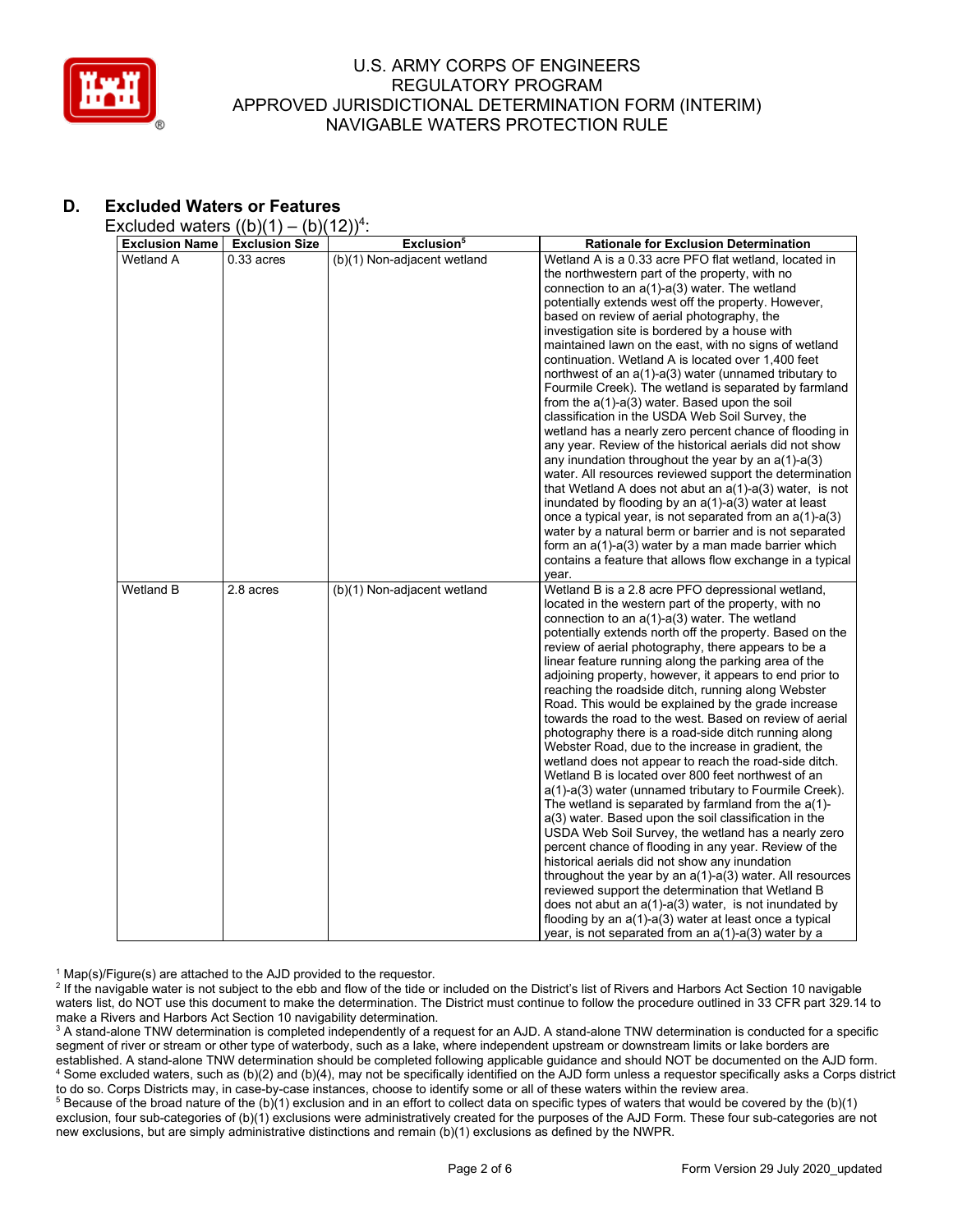

|           |              |                             | natural berm or barrier and is not separated form an           |
|-----------|--------------|-----------------------------|----------------------------------------------------------------|
|           |              |                             | $a(1)$ -a(3) water by a man made barrier which contains a      |
|           |              |                             | feature that allows flow exchange in a typical year.           |
| Wetland C | 4.9 acres    | (b)(1) Non-adjacent wetland | Wetland C is a 4.9 acre PFO depressional wetland,              |
|           |              |                             | located in the central part of the property, with no           |
|           |              |                             | connection to an $a(1)$ - $a(3)$ water. The wetland            |
|           |              |                             | potentially extends south off the property. However,           |
|           |              |                             | based on review of aerial photography, the                     |
|           |              |                             | investigation site is bordered by farmland, with no signs      |
|           |              |                             | of wetland continuation. Wetland C is located over 800         |
|           |              |                             | feet north of an $a(1)$ - $a(3)$ water (unnamed tributary to   |
|           |              |                             | Fourmile Creek). Based upon the soil classification in         |
|           |              |                             | the USDA Web Soil Survey, the wetland has a nearly             |
|           |              |                             | zero percent chance of flooding in any year. Review of         |
|           |              |                             | the historical aerials did not show any inundation             |
|           |              |                             | throughout the year by an $a(1)$ - $a(3)$ water. All resources |
|           |              |                             | reviewed support the determination that Wetland C              |
|           |              |                             | does not abut an $a(1)$ - $a(3)$ water, is not inundated by    |
|           |              |                             | flooding by an $a(1)$ - $a(3)$ water at least once a typical   |
|           |              |                             | year, is not separated from an $a(1)$ -a(3) water by a         |
|           |              |                             | natural berm or barrier and is not separated form an           |
|           |              |                             | $a(1)$ -a(3) water by a man made barrier which contains a      |
|           |              |                             | feature that allows flow exchange in a typical year.           |
| Wetland D | 0.97 acres   | (b)(1) Non-adjacent wetland | Wetland D is a 0.97 acre PFO depressional wetland,             |
|           |              |                             | located in the northeastern part of the property, with no      |
|           |              |                             | connection to an $a(1)$ - $a(3)$ water. The wetland            |
|           |              |                             | potentially extends east off the property. However,            |
|           |              |                             | based on review of aerial photography, the                     |
|           |              |                             | investigation site is bordered by a house with                 |
|           |              |                             | maintained lawn and a farm field, with no signs of             |
|           |              |                             | wetland continuation. Wetland D is located over 1,900          |
|           |              |                             | feet north of an $a(1)$ - $a(3)$ water (unnamed tributary to   |
|           |              |                             | Fourmile Creek). The wetland is separated by farmland          |
|           |              |                             | from the $a(1)$ - $a(3)$ water. Based upon the soil            |
|           |              |                             | classification in the USDA Web Soil Survey, the                |
|           |              |                             | wetland has a nearly zero percent chance of flooding in        |
|           |              |                             | any year. Review of the historical aerials did not show        |
|           |              |                             | any inundation throughout the year by an $a(1)-a(3)$           |
|           |              |                             | water. All resources reviewed support the determination        |
|           |              |                             | that Wetland D does not abut an $a(1)$ -a(3) water, is not     |
|           |              |                             | inundated by flooding by an $a(1)$ -a(3) water at least        |
|           |              |                             | once a typical year, is not separated from an a(1)-a(3)        |
|           |              |                             | water by a natural berm or barrier and is not separated        |
|           |              |                             | form an $a(1)$ - $a(3)$ water by a man made barrier which      |
|           |              |                             | contains a feature that allows flow exchange in a typical      |
|           |              |                             | year.                                                          |
| Wetland E | $0.29$ acres | (b)(1) Non-adjacent wetland | Wetland E is a 0.29 acre PFO depressional wetland,             |
|           |              |                             | located in the eastern part of the property, with no           |
|           |              |                             | connection to an $a(1)$ - $a(3)$ water. Wetland E is located   |
|           |              |                             | over 1,700 feet north of an $a(1)$ - $a(3)$ water (unnamed     |
|           |              |                             | tributary to Fourmile Creek). The wetland is separated         |
|           |              |                             | by farmland from the $a(1)$ - $a(3)$ water. Based upon the     |
|           |              |                             | soil classification in the USDA Web Soil Survey, the           |

<sup>1</sup> Map(s)/Figure(s) are attached to the AJD provided to the requestor.<br><sup>2</sup> If the navigable water is not subject to the ebb and flow of the tide or included on the District's list of Rivers and Harbors Act Section 10 nav waters list, do NOT use this document to make the determination. The District must continue to follow the procedure outlined in 33 CFR part 329.14 to make a Rivers and Harbors Act Section 10 navigability determination.

<sup>3</sup> A stand-alone TNW determination is completed independently of a request for an AJD. A stand-alone TNW determination is conducted for a specific segment of river or stream or other type of waterbody, such as a lake, where independent upstream or downstream limits or lake borders are established. A stand-alone TNW determination should be completed following applicable guidance and should NOT be documented on the AJD form. <sup>4</sup> Some excluded waters, such as (b)(2) and (b)(4), may not be specifically identified on the AJD form unless a requestor specifically asks a Corps district to do so. Corps Districts may, in case-by-case instances, choose to identify some or all of these waters within the review area.

<sup>5</sup> Because of the broad nature of the (b)(1) exclusion and in an effort to collect data on specific types of waters that would be covered by the (b)(1) exclusion, four sub-categories of (b)(1) exclusions were administratively created for the purposes of the AJD Form. These four sub-categories are not new exclusions, but are simply administrative distinctions and remain (b)(1) exclusions as defined by the NWPR.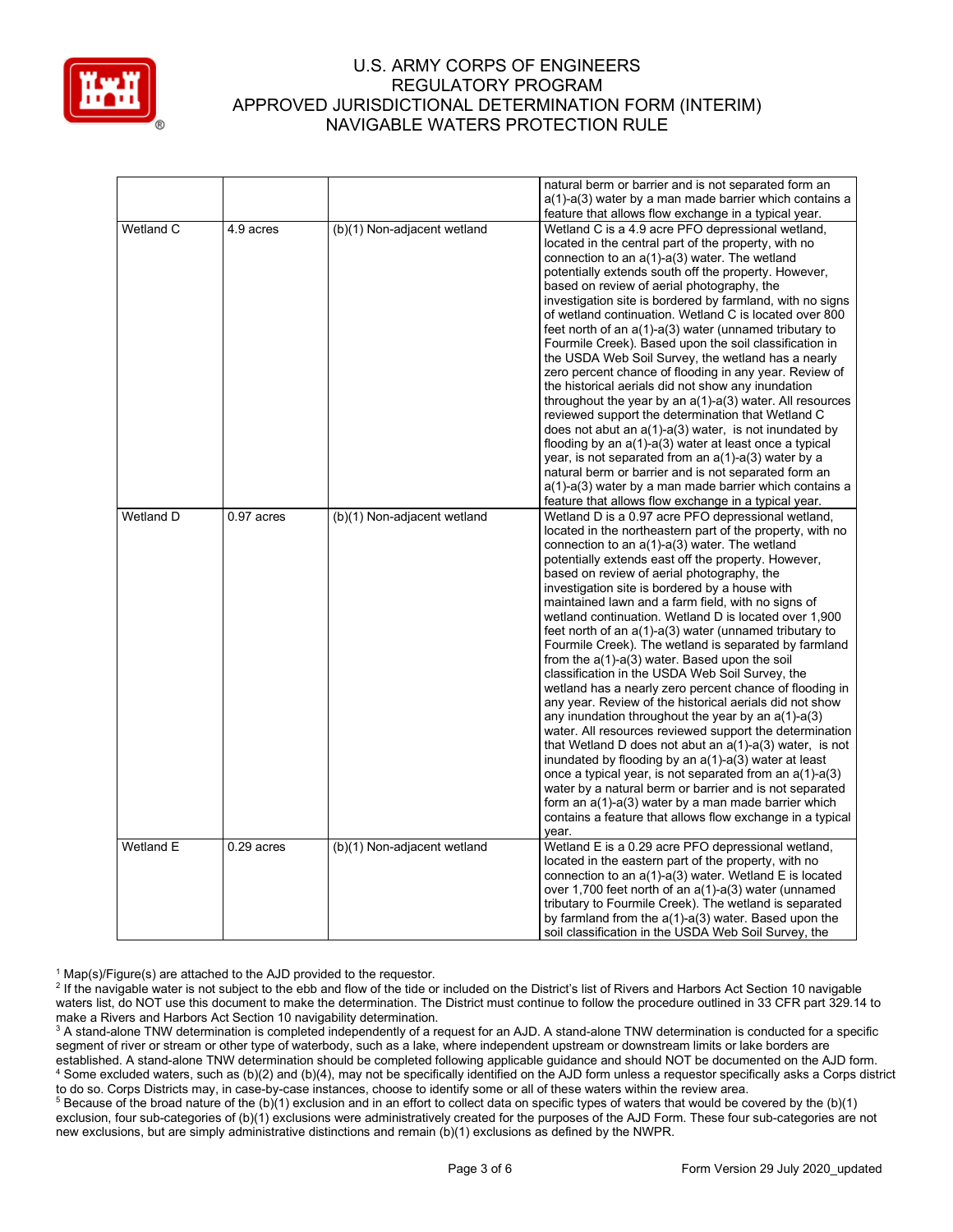

|           |              |                             | wetland has a nearly zero percent chance of flooding in<br>any year. Review of the historical aerials did not show<br>any inundation throughout the year by an $a(1)$ -a(3)<br>water. All resources reviewed support the determination<br>that Wetland E does not abut an $a(1)$ - $a(3)$ water, is not<br>inundated by flooding by an $a(1)$ - $a(3)$ water at least<br>once a typical year, is not separated from an $a(1)$ - $a(3)$<br>water by a natural berm or barrier and is not separated<br>form an a(1)-a(3) water by a man made barrier which<br>contains a feature that allows flow exchange in a typical                                                                                                                                                                                                                                                                                                                                                                                                                                                                                                                                                                                                                                                  |
|-----------|--------------|-----------------------------|------------------------------------------------------------------------------------------------------------------------------------------------------------------------------------------------------------------------------------------------------------------------------------------------------------------------------------------------------------------------------------------------------------------------------------------------------------------------------------------------------------------------------------------------------------------------------------------------------------------------------------------------------------------------------------------------------------------------------------------------------------------------------------------------------------------------------------------------------------------------------------------------------------------------------------------------------------------------------------------------------------------------------------------------------------------------------------------------------------------------------------------------------------------------------------------------------------------------------------------------------------------------|
| Wetland F | $0.67$ acres | (b)(1) Non-adjacent wetland | year.<br>Wetland F is a 0.67 acre PFO depressional wetland,<br>located in the southeastern part of the property, with no<br>connection to an $a(1)$ - $a(3)$ water. The wetland<br>potentially extends east off the property. However,<br>based on review of aerial photography, the<br>investigation site is bordered by a farm field, with no<br>signs of wetland continuation. Wetland F is located over<br>900 feet north of an a(1)-a(3) water (unnamed tributary<br>to Fourmile Creek). The wetland is separated by<br>farmland from the $a(1)-a(3)$ water. Based upon the soil<br>classification in the USDA Web Soil Survey, the<br>wetland has a nearly zero percent chance of flooding in<br>any year. Review of the historical aerials did not show<br>any inundation throughout the year by an $a(1)$ -a(3)<br>water. All resources reviewed support the determination<br>that Wetland F does not abut an $a(1)$ -a(3) water, is not<br>inundated by flooding by an $a(1)$ -a(3) water at least<br>once a typical year, is not separated from an $a(1)-a(3)$<br>water by a natural berm or barrier and is not separated<br>form an $a(1)$ - $a(3)$ water by a man made barrier which<br>contains a feature that allows flow exchange in a typical<br>year. |

# **III. SUPPORTING INFORMATION**

- **A. Select/enter all resources** that were used to aid in this determination and attach data/maps to this document and/or references/citations in the administrative record, as appropriate.
	- **\_X\_** Information submitted by, or on behalf of, the applicant/consultant: *Title(s) and date(s).* This information *(is/is not/is and is not)* sufficient for purposes of this AJD. Rationale: *N/A or describe rationale for insufficiency (including partial insufficiency).* **\_\_\_** Data sheets prepared by the Corps: *Title(s) and/or date(s).*
	- **\_X\_** Photographs: *Google Earth Pro (2021), ESRI, Eagleview (2009, 2010, 2012, 2015, 2018).* **\_\_\_** Corps Site visit(s) conducted on: *Date(s).*
		- **\_\_\_** Previous Jurisdictional Determinations (AJDs or PJDs): *ORM Number(s) and date(s).*
	- **\_X\_** Antecedent Precipitation Tool: *provide detailed discussion in Section III.B.*
	- **\_X\_** USDA NRCS Soil Survey: *Web Soil Survey reviewed.*
	- **\_X\_** USFWS NWI maps: *USFWS online map reviewed.*

<sup>&</sup>lt;sup>1</sup> Map(s)/Figure(s) are attached to the AJD provided to the requestor.<br><sup>2</sup> If the navigable water is not subject to the ebb and flow of the tide or included on the District's list of Rivers and Harbors Act Section 10 nav waters list, do NOT use this document to make the determination. The District must continue to follow the procedure outlined in 33 CFR part 329.14 to make a Rivers and Harbors Act Section 10 navigability determination.

<sup>&</sup>lt;sup>3</sup> A stand-alone TNW determination is completed independently of a request for an AJD. A stand-alone TNW determination is conducted for a specific segment of river or stream or other type of waterbody, such as a lake, where independent upstream or downstream limits or lake borders are established. A stand-alone TNW determination should be completed following applicable guidance and should NOT be documented on the AJD form. <sup>4</sup> Some excluded waters, such as (b)(2) and (b)(4), may not be specifically identified on the AJD form unless a requestor specifically asks a Corps district

to do so. Corps Districts may, in case-by-case instances, choose to identify some or all of these waters within the review area.  $5$  Because of the broad nature of the (b)(1) exclusion and in an effort to collect data on specific types of waters that would be covered by the (b)(1) exclusion, four sub-categories of (b)(1) exclusions were administratively created for the purposes of the AJD Form. These four sub-categories are not new exclusions, but are simply administrative distinctions and remain (b)(1) exclusions as defined by the NWPR.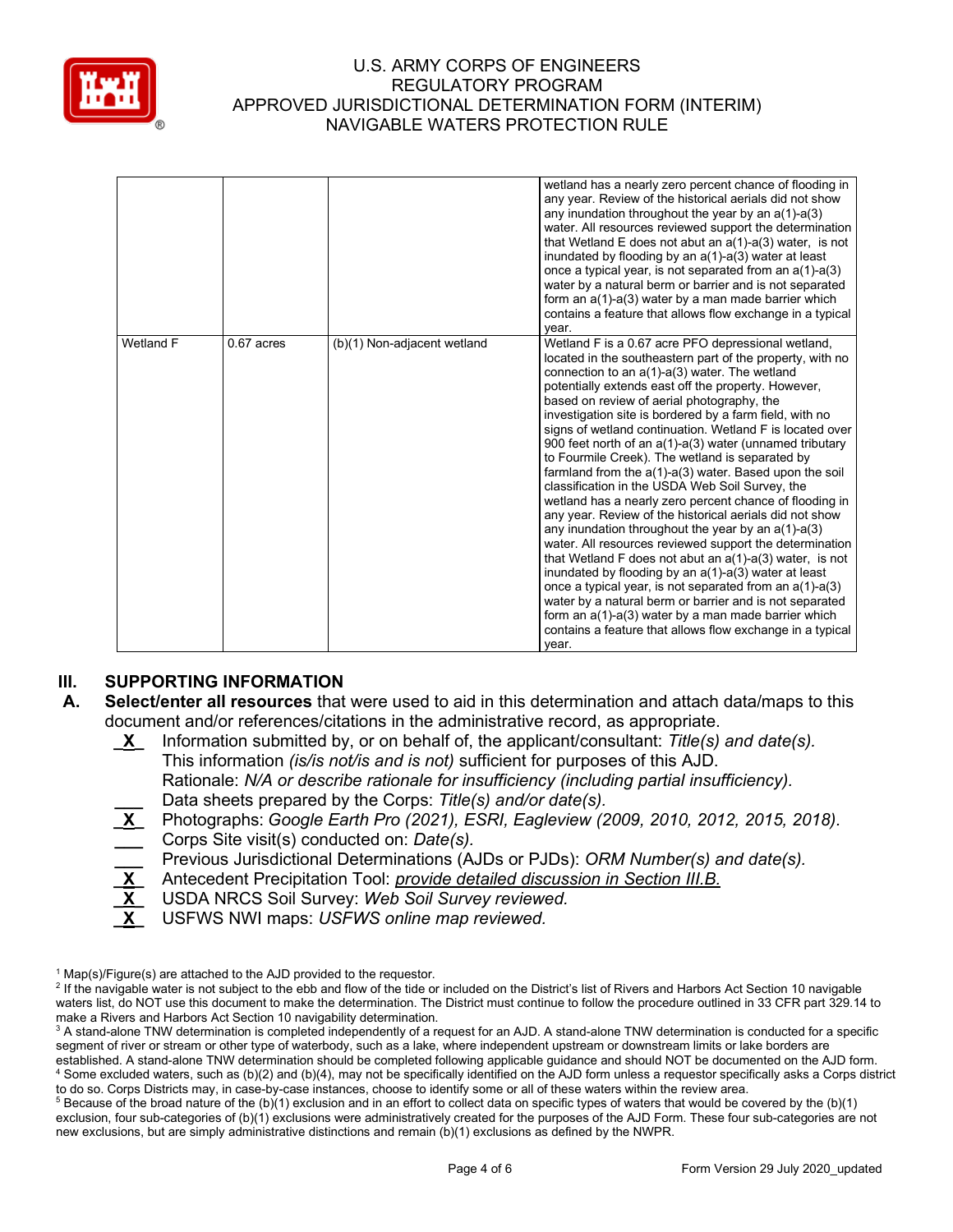

# **\_X\_** USGS topographic maps: *Webster, New York Quad; 24k:1.*

#### **Other data sources used to aid in this determination:**

| Data Source (select)       | Name and/or date and other relevant information |
|----------------------------|-------------------------------------------------|
| <b>USGS Sources</b>        | N/A.                                            |
| <b>USDA Sources</b>        | N/A.                                            |
| <b>NOAA Sources</b>        | $N/A$ .                                         |
| <b>USACE Sources</b>       | N/A.                                            |
| State/Local/Tribal Sources | NYS DEC on-line Environmental Resource Map.     |
| Other Sources              | ORM <sub>2</sub>                                |

**B. Typical year assessment(s):** The APT pulls precipitation data from NOAA's Daily Global Historical Climatology Network. The APT evaluates normal precipitation conditions based on the three 30-day periods preceding the observation date. For each period, a weighted condition value is assigned by determining whether the 30-day precipitation total falls within, above, or below the 70th and 30th percentiles for totals from the same date range over the preceding 30 years. The APT then makes a determination of "normal," "wetter than normal," or "drier than normal" based on the condition value sum. The APT also displays results generated via the Palmer Drought Severity Index and the University of Delaware Web WIMP.

|          |            |            | <b>PDSI</b> |                   |        | <b>ARC</b>   | Antecedent               |
|----------|------------|------------|-------------|-------------------|--------|--------------|--------------------------|
| Latitude | Longitude  | Date       | Value       | <b>PDSI Class</b> | Season | <b>Score</b> | <b>Precip Condition</b>  |
|          |            |            |             | Moderate          | Wet    |              |                          |
| 43.19837 | -77.4268   | 4/9/2009   | 2.39        | wetness           | Season | 10           | <b>Normal Conditions</b> |
|          |            |            |             | Moderate          | Wet    |              |                          |
| 43.19837 | $-77.4268$ | 11/13/2010 | 2.27        | wetness           | Season | 11           | <b>Normal Conditions</b> |
|          |            |            |             |                   | Wet    |              | Wetter than              |
| 43.19837 | -77.4268   | 11/9/2012  | 0.13        | Normal            | Season | 18           | Normal                   |
|          |            |            |             | Mild              | Wet    |              |                          |
| 43.19837 | $-77.4268$ | 4/15/2015  | $-1.25$     | drought           | Season | 10           | <b>Normal Conditions</b> |
|          |            |            |             | Severe            | Wet    |              | Wetter than              |
| 43.19837 | $-77.4268$ | 4/21/2018  | 3.58        | wetness           | Season | 15           | Normal                   |
|          |            |            |             | Incipient         | Dry    |              |                          |
| 43.19837 | $-77.4268$ | 6/15/2020  | $-0.79$     | drought           | Season | 11           | <b>Normal Conditions</b> |

Evaluation of aerial photographs, delineation report and results from the APT indicate that no signs of inundation of the wetlands from a tributary occurred. Two of the years evaluated had wetter than normal conditions, the rest were under normal conditions, and there was no inundation visible. As noted above, the nearest tributary is over 800 feet from the closest delineated wetland.

<sup>&</sup>lt;sup>1</sup> Map(s)/Figure(s) are attached to the AJD provided to the requestor.<br><sup>2</sup> If the navigable water is not subject to the ebb and flow of the tide or included on the District's list of Rivers and Harbors Act Section 10 nav waters list, do NOT use this document to make the determination. The District must continue to follow the procedure outlined in 33 CFR part 329.14 to make a Rivers and Harbors Act Section 10 navigability determination.

<sup>&</sup>lt;sup>3</sup> A stand-alone TNW determination is completed independently of a request for an AJD. A stand-alone TNW determination is conducted for a specific segment of river or stream or other type of waterbody, such as a lake, where independent upstream or downstream limits or lake borders are established. A stand-alone TNW determination should be completed following applicable guidance and should NOT be documented on the AJD form. <sup>4</sup> Some excluded waters, such as (b)(2) and (b)(4), may not be specifically identified on the AJD form unless a requestor specifically asks a Corps district to do so. Corps Districts may, in case-by-case instances, choose to identify some or all of these waters within the review area.

 $5$  Because of the broad nature of the (b)(1) exclusion and in an effort to collect data on specific types of waters that would be covered by the (b)(1) exclusion, four sub-categories of (b)(1) exclusions were administratively created for the purposes of the AJD Form. These four sub-categories are not new exclusions, but are simply administrative distinctions and remain (b)(1) exclusions as defined by the NWPR.